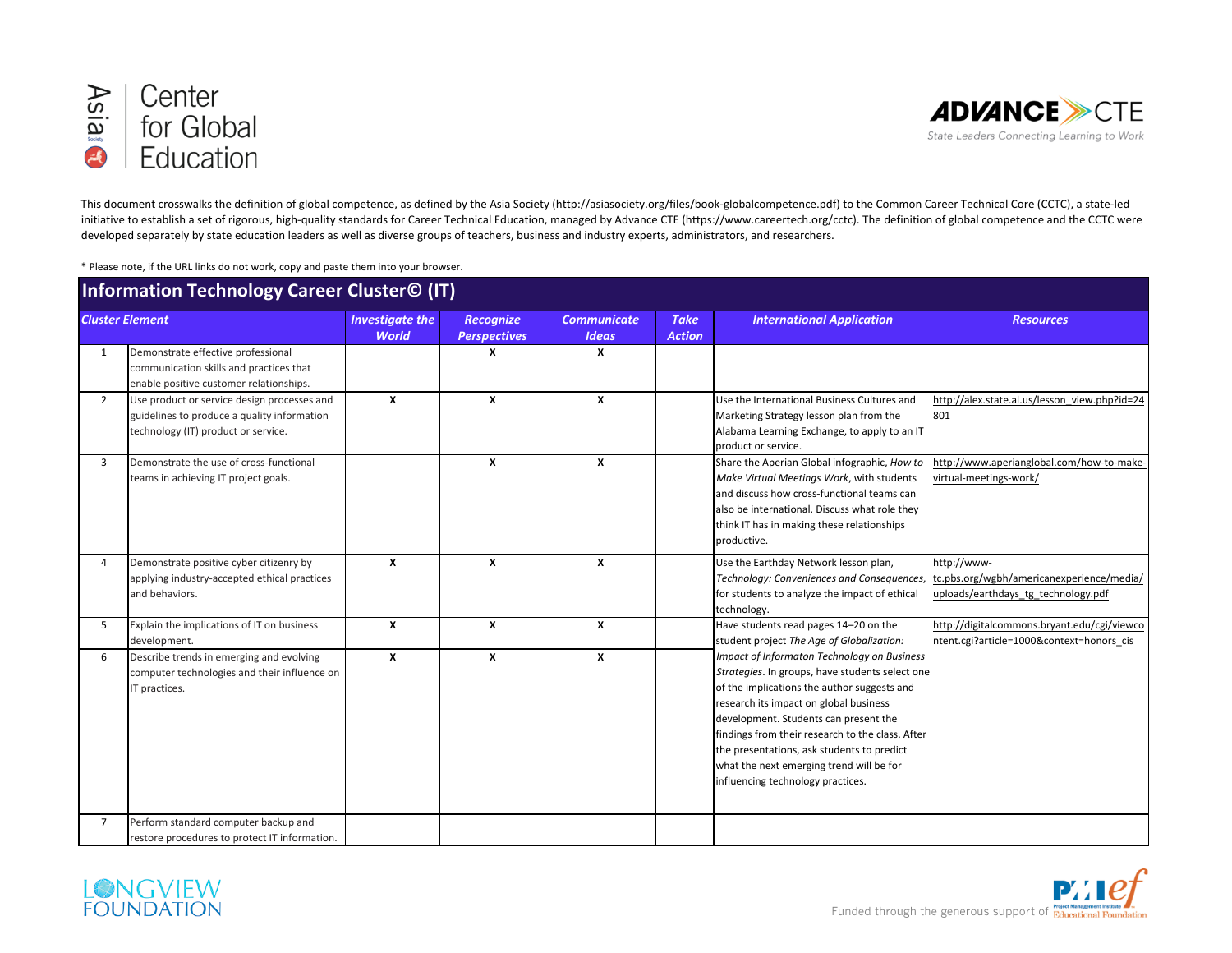



| 8              | Recognize and analyze potential IT security                       |                        | X                   | X                  |               | Ask students to read the section on "Policy"    | http://www.state.gov/s/cyberissues/releasesa |
|----------------|-------------------------------------------------------------------|------------------------|---------------------|--------------------|---------------|-------------------------------------------------|----------------------------------------------|
|                | threats to develop and maintain security                          |                        |                     |                    |               | Challenge: Alternative Views of the Internet"   | ndremarks/257719.htm                         |
|                | requirements.                                                     |                        |                     |                    |               | from the U.S. Department of State article,      |                                              |
|                |                                                                   |                        |                     |                    |               | International Cybersecurity Strategy: Deterring |                                              |
|                |                                                                   |                        |                     |                    |               | Foreign Threats and Building Global Cyber       |                                              |
|                |                                                                   |                        |                     |                    |               | Norms, and write a one-page opinion paper       |                                              |
|                |                                                                   |                        |                     |                    |               | on the policy challenges presented.             |                                              |
|                |                                                                   |                        |                     |                    |               | - See also the cybersecurity lesson plans on    |                                              |
|                |                                                                   |                        |                     |                    |               | AsiaSociety.org/CTE.                            |                                              |
|                |                                                                   |                        |                     |                    |               |                                                 |                                              |
| 9              | Describe quality assurance practices and                          |                        |                     |                    |               |                                                 |                                              |
|                | methods employed in producing and                                 |                        |                     |                    |               |                                                 |                                              |
|                | providing quality IT products and services.                       |                        |                     |                    |               |                                                 |                                              |
| 10             | Describe the use of computer forensics to                         | X                      |                     | X                  |               | Have students search for a computer forensic    |                                              |
|                | prevent and solve information technology                          |                        |                     |                    |               | news article related to another country.        |                                              |
|                | crimes and security breaches.                                     |                        |                     |                    |               | Discuss ways to prevent such breaches.          |                                              |
| 11             | Demonstrate knowledge of the hardware                             |                        |                     |                    |               |                                                 |                                              |
|                | components associated with information                            |                        |                     |                    |               |                                                 |                                              |
|                | systems.                                                          |                        |                     |                    |               |                                                 |                                              |
| 12             | Compare key functions and applications of                         |                        |                     |                    |               |                                                 |                                              |
|                | software and determine maintenance                                |                        |                     |                    |               |                                                 |                                              |
|                | strategies for computer systems.                                  |                        |                     |                    |               |                                                 |                                              |
|                | <b>Information Support &amp; Services Career Pathway (IT-SUP)</b> |                        |                     |                    |               |                                                 |                                              |
|                |                                                                   |                        |                     |                    |               |                                                 |                                              |
|                | <b>Cluster Element</b>                                            | <b>Investigate the</b> | <b>Recognize</b>    | <b>Communicate</b> | <b>Take</b>   | <b>International Application</b>                | <b>Resources</b>                             |
|                |                                                                   | <b>World</b>           | <b>Perspectives</b> | <b>Ideas</b>       | <b>Action</b> |                                                 |                                              |
| $\mathbf{1}$   | Provide technology support to maintain                            |                        |                     |                    |               |                                                 |                                              |
|                | service.                                                          |                        |                     |                    |               |                                                 |                                              |
| $\overline{2}$ | Manage operating systems and software                             |                        |                     |                    |               |                                                 |                                              |
|                | applications, including maintenance of                            |                        |                     |                    |               |                                                 |                                              |
|                | upgrades, patches, and service packs.                             |                        |                     |                    |               |                                                 |                                              |
| $\overline{3}$ | Apply appropriate troubleshooting techniques                      |                        |                     |                    |               |                                                 |                                              |
|                | in resolving computer hardware, software,                         |                        |                     |                    |               |                                                 |                                              |
|                | and configuration problems.                                       |                        |                     |                    |               |                                                 |                                              |
| $\overline{a}$ | Perform installation, configuration and                           |                        |                     |                    |               |                                                 |                                              |
|                | maintenance of operating systems.                                 |                        |                     |                    |               |                                                 |                                              |
| 5              | Demonstrate the use of networking concepts                        |                        |                     |                    |               |                                                 |                                              |
|                | to develop a network.                                             |                        |                     |                    |               |                                                 |                                              |
| 6              | Evaluate the effectiveness of an information                      |                        |                     |                    |               |                                                 |                                              |
|                | system.                                                           |                        |                     |                    |               |                                                 |                                              |



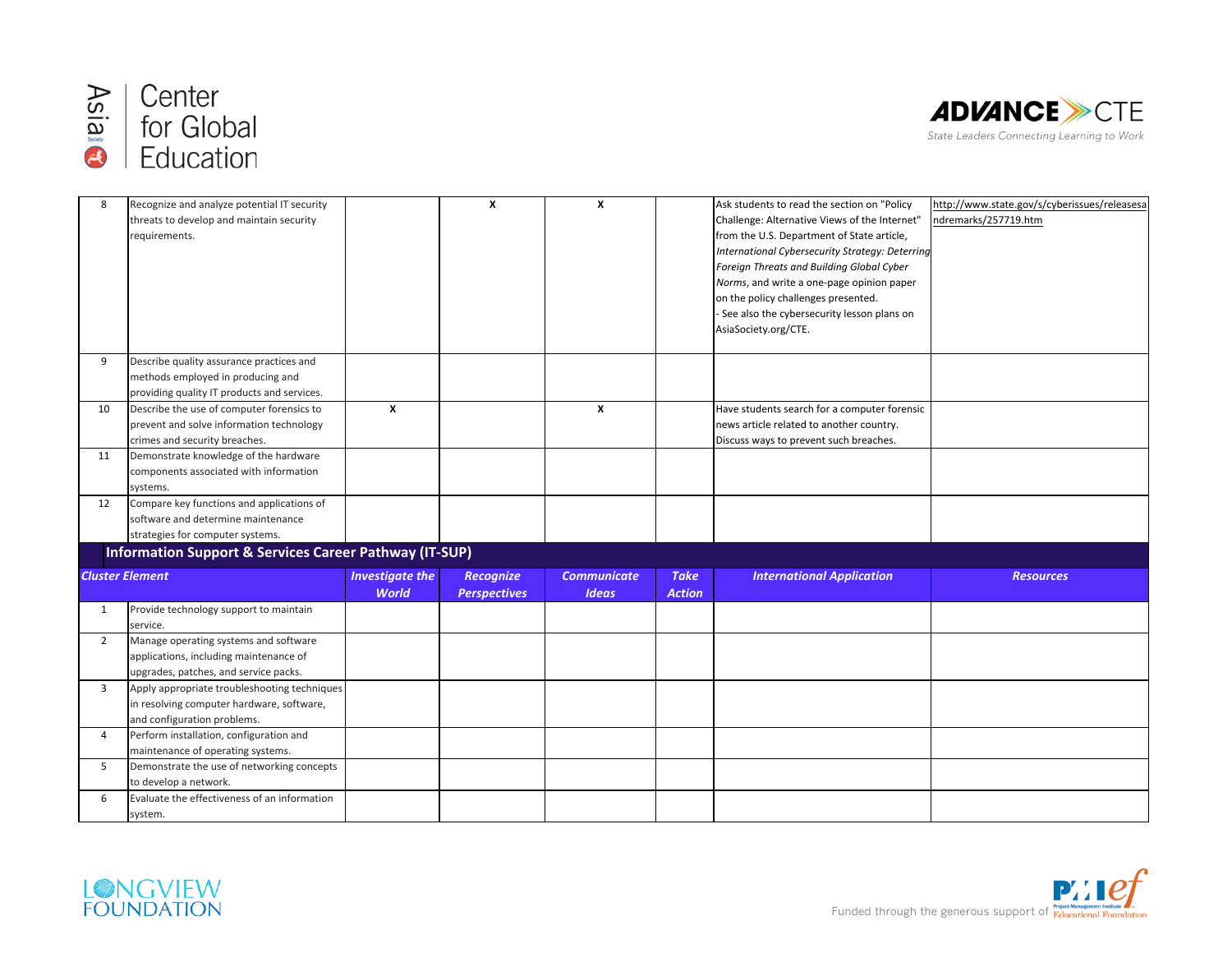



|                | Employ system installation and maintenance      |                        |                     |                    |               |                                                          |                                              |
|----------------|-------------------------------------------------|------------------------|---------------------|--------------------|---------------|----------------------------------------------------------|----------------------------------------------|
|                | skills to set up and maintain an information    |                        |                     |                    |               |                                                          |                                              |
|                | system.                                         |                        |                     |                    |               |                                                          |                                              |
| 8              | Employ system administration and control        |                        |                     |                    |               |                                                          |                                              |
|                | skills to monitor the performance of an         |                        |                     |                    |               |                                                          |                                              |
|                | information system.                             |                        |                     |                    |               |                                                          |                                              |
| 9              | Employ technical writing and documentation      |                        | X                   | X                  |               | Have students write a technical report on an             | http://thecontentwrangler.com/2011/07/08/    |
|                | skills in support of an information system.     |                        |                     |                    |               | aspect of the information system. Then have              | 10-tips-for-writing-international-technical- |
|                |                                                 |                        |                     |                    |               | students read 10 Tips for Writing International content/ |                                              |
|                |                                                 |                        |                     |                    |               | Technical Content, from Content Wrangler,                |                                              |
|                |                                                 |                        |                     |                    |               | and evaluate their own (or someone else's)               |                                              |
|                |                                                 |                        |                     |                    |               | paper.                                                   |                                              |
| 10             | Apply quality assurance processes to            |                        |                     |                    |               |                                                          |                                              |
|                | maximize information system operation.          |                        |                     |                    |               |                                                          |                                              |
|                | <b>Network Systems Career Pathway (IT-NET)</b>  |                        |                     |                    |               |                                                          |                                              |
|                |                                                 |                        |                     |                    |               |                                                          |                                              |
|                | <b>Cluster Element</b>                          | <b>Investigate the</b> | <b>Recognize</b>    | <b>Communicate</b> | <b>Take</b>   | <b>International Application</b>                         | <b>Resources</b>                             |
|                |                                                 | <b>World</b>           | <b>Perspectives</b> | <b>Ideas</b>       | <b>Action</b> |                                                          |                                              |
|                |                                                 |                        |                     |                    |               |                                                          |                                              |
| $\mathbf{1}$   | Analyze customer or organizational network      |                        | X                   | X                  |               |                                                          |                                              |
|                | system needs and requirements.                  |                        |                     |                    |               |                                                          |                                              |
| $\overline{2}$ | Analyze wired and wireless network systems      |                        |                     |                    |               |                                                          |                                              |
|                | to determine if they meet specifications (e.g., |                        |                     |                    |               |                                                          |                                              |
|                | IEEE, power, security).                         |                        |                     |                    |               |                                                          |                                              |
| 3              | Design a network system using technologies,     |                        |                     |                    |               |                                                          |                                              |
|                | tools, and standards.                           |                        |                     |                    |               |                                                          |                                              |
| $\overline{a}$ | Perform network system installation and         |                        |                     |                    |               |                                                          |                                              |
|                | configuration.                                  |                        |                     |                    |               |                                                          |                                              |
| 5              | Perform network administration, monitoring,     |                        |                     |                    |               |                                                          |                                              |



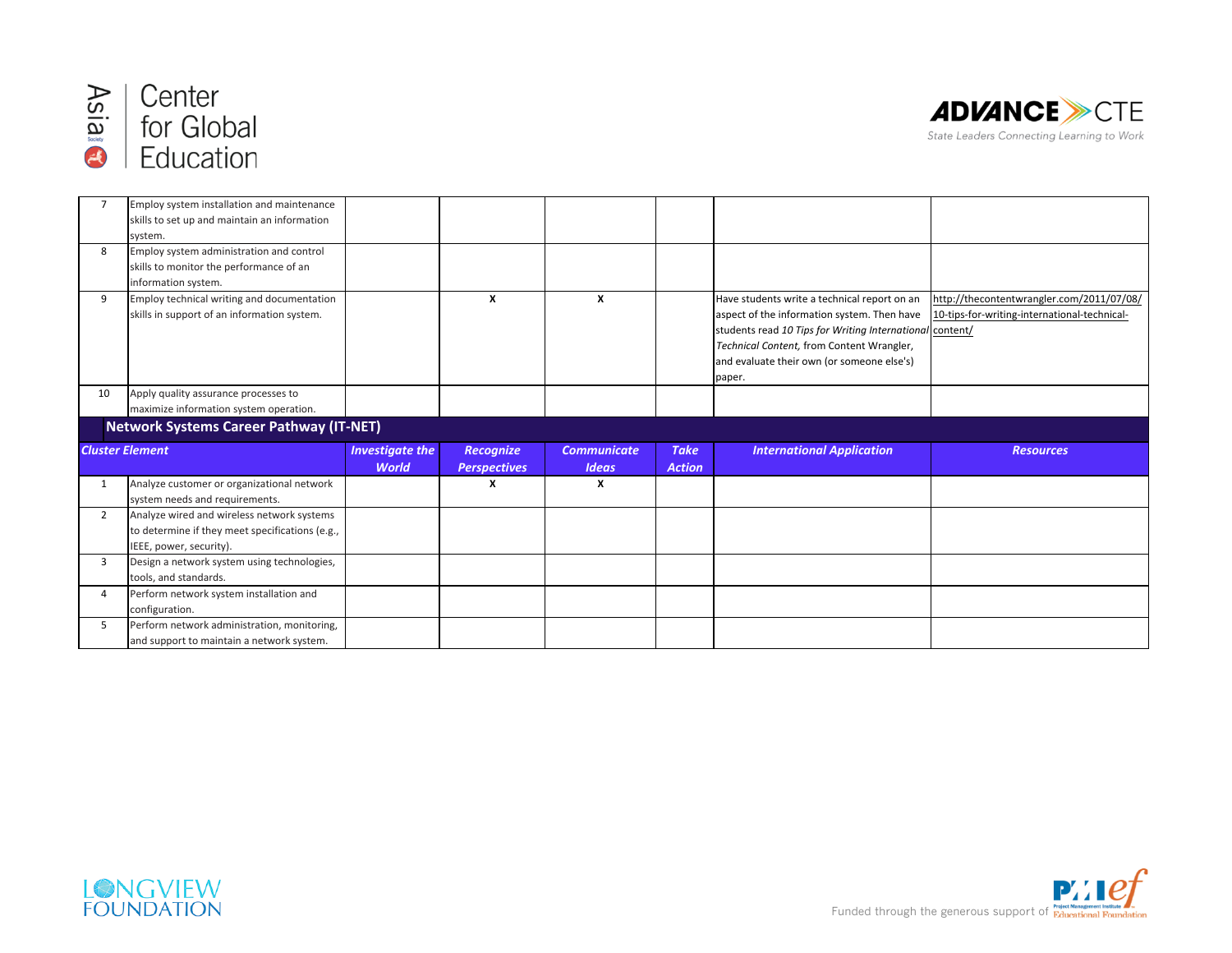



| Programming & Software Development Career Pathway (IT-PRG) |                                                                                                                 |                                        |                                  |                                    |                              |                                  |                  |
|------------------------------------------------------------|-----------------------------------------------------------------------------------------------------------------|----------------------------------------|----------------------------------|------------------------------------|------------------------------|----------------------------------|------------------|
| <b>Cluster Element</b>                                     |                                                                                                                 | <b>Investigate the</b><br><b>World</b> | Recognize<br><b>Perspectives</b> | <b>Communicate</b><br><b>Ideas</b> | <b>Take</b><br><b>Action</b> | <b>International Application</b> | <b>Resources</b> |
|                                                            | Analyze customer software needs and<br>requirements.                                                            |                                        | x                                | X                                  |                              |                                  |                  |
| $\overline{2}$                                             | Demonstrate the use of industry standard<br>strategies and project planning to meet<br>customer specifications. |                                        |                                  |                                    |                              |                                  |                  |
| 3                                                          | Analyze system and software requirements to<br>ensure maximum operating efficiency.                             |                                        |                                  |                                    |                              |                                  |                  |
| 4                                                          | Demonstrate the effective use of software<br>development tools to develop software<br>applications.             |                                        |                                  |                                    |                              |                                  |                  |
| .5                                                         | Apply an appropriate software development<br>process to design a software application.                          |                                        |                                  |                                    |                              |                                  |                  |
| 6                                                          | Program a computer application using the<br>appropriate programming language.                                   |                                        |                                  |                                    |                              |                                  |                  |
|                                                            | Demonstrate software testing procedures to<br>ensure quality products.                                          |                                        |                                  |                                    |                              |                                  |                  |
| 8                                                          | Perform quality assurance tasks as part of the<br>software development cycle.                                   |                                        |                                  |                                    |                              |                                  |                  |
| 9                                                          | Perform software maintenance and customer<br>support functions.                                                 |                                        | X                                | X                                  |                              |                                  |                  |
| 10                                                         | Design, create, and maintain a database.                                                                        |                                        |                                  |                                    |                              |                                  |                  |